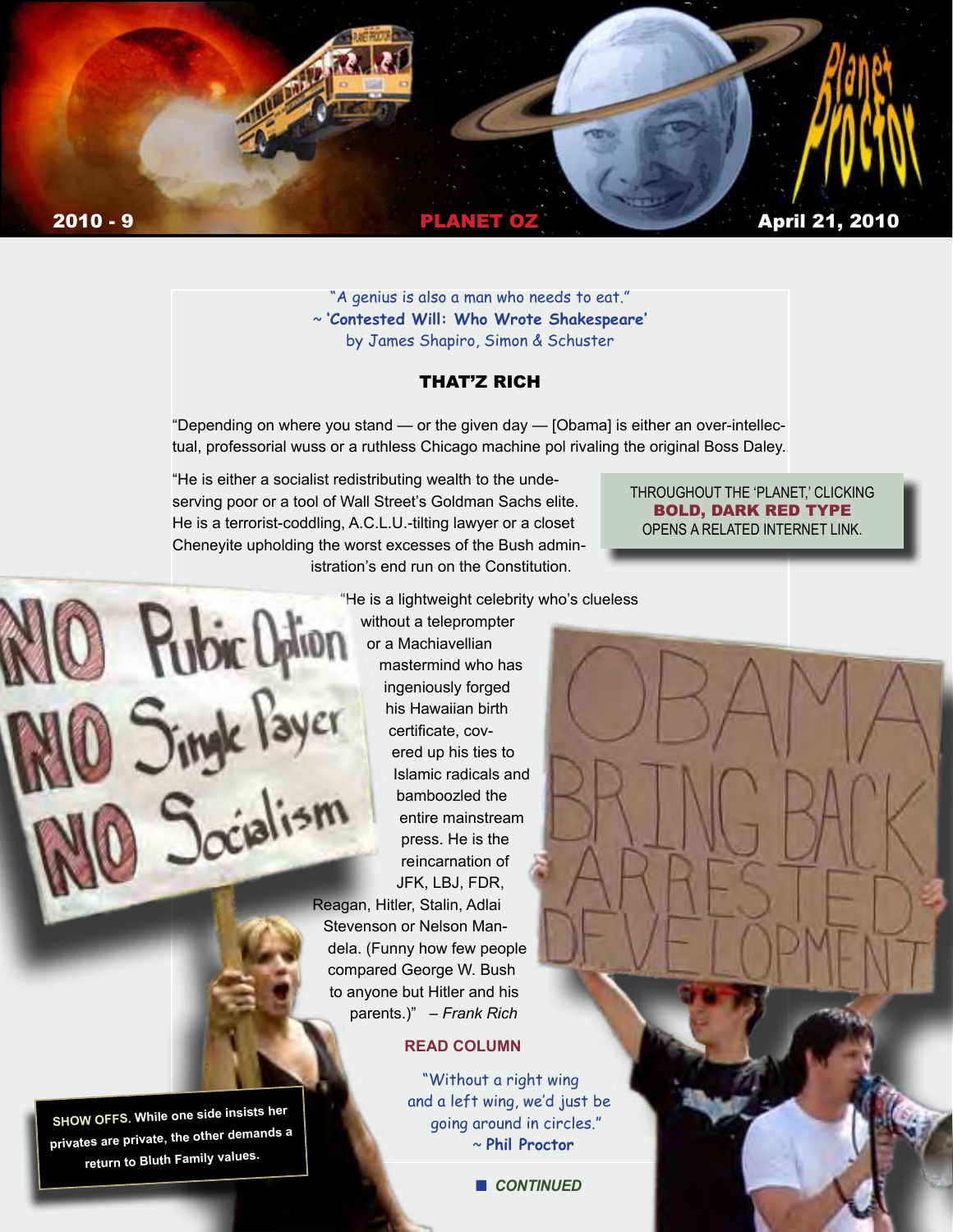"It is a great thing to start life with a small number of really good books which are your very own." ~ **Sir Arthur Conan Doyle**, 'Through the Magic Door'

### RATZ IN THE VAT

(*Haiku by Frank Dwyer for the Huffington Post*)

*Most Catholics don't give a Ratzinger's Mass for his kind of papal bull.*

 "The great thing in the world is not so much where we stand, as in what direction we are moving." ~ **Oliver Wendell Holmes**

#### GREATZ

Thanks to my colleagues at **Author Services**, where I often appear in the enormously entertaining "Golden Age of Pulp Fiction" live audio plays, I was honored to attend the Hollywood Chamber of Commerce's 89th Annual Awards luncheon in the Roosevelt Hotel's historic Blossom Room last week, where the legendary **Tony Curtis** was presented a Lifetime Achievement award.

**photo by JOHN GOODWIN**

MIWGOOD MHOL yd obor

I got to reunite with the Bronx's **Bernie Schwartz**, who warmly remembered our turn

together in Stanley Sheff's 1989 comic cult classic "Lobsterman from Mars." His acceptance speech was moving and humbling, and the montage of his cinematic achievements reminded the star-studded crowd of the extraordinary breadth of his dramatic and comedic talents. (I sat next to the beautiful, talented **Lee Purcell**!)



And my equally beautiful and talented wife, **Melinda,** and I – *also* beautiful and talented – will be participating in **Norman Corwin**'s 100th birthday Celebration on Saturday, May 1 at the Writers' Guild Theatre, emceed by **Leonard Maltin**.

Fellow Kentucky Colonel **Richard Fish** will also be there to represent The Norman Corwin Award for Excellence in Audio Theatre which he helped to create, and Mr. Corwin himself will receive the inaugural award on Sunday, May 2, following a screening of the Oscar-Award winning short about his amazing career, "On a Note of Triumph," at the Aero Theatre in Santa Monica.

"Sometimes falling on your face is better than bending too far backwards." ~ **James Thurber**

### FIREZIGN FUNNIEZ

You know it is such a joy to still be performing with my dear friends after 43 some odd years – well, actually, they've all been odd – and still be able at our age to play together like happy children in the sandbox of our minds.

The reward of LIVE performance is the amazing opportunity to interact with one another and with our wonderful, unique and dedicated audiences like jazz musicians riffing on our own original compositions in a kind of never-ending cerebral comedy jam. Our touring show is special for us because we're able to present an eclectic mix of classic and newly conceived contemporary pieces in a liberating minimal-

**LOBSTERMEN UNITED. Tony and Phil after Curtis receives Award of a Lifetime.** 

**n** CONTINUED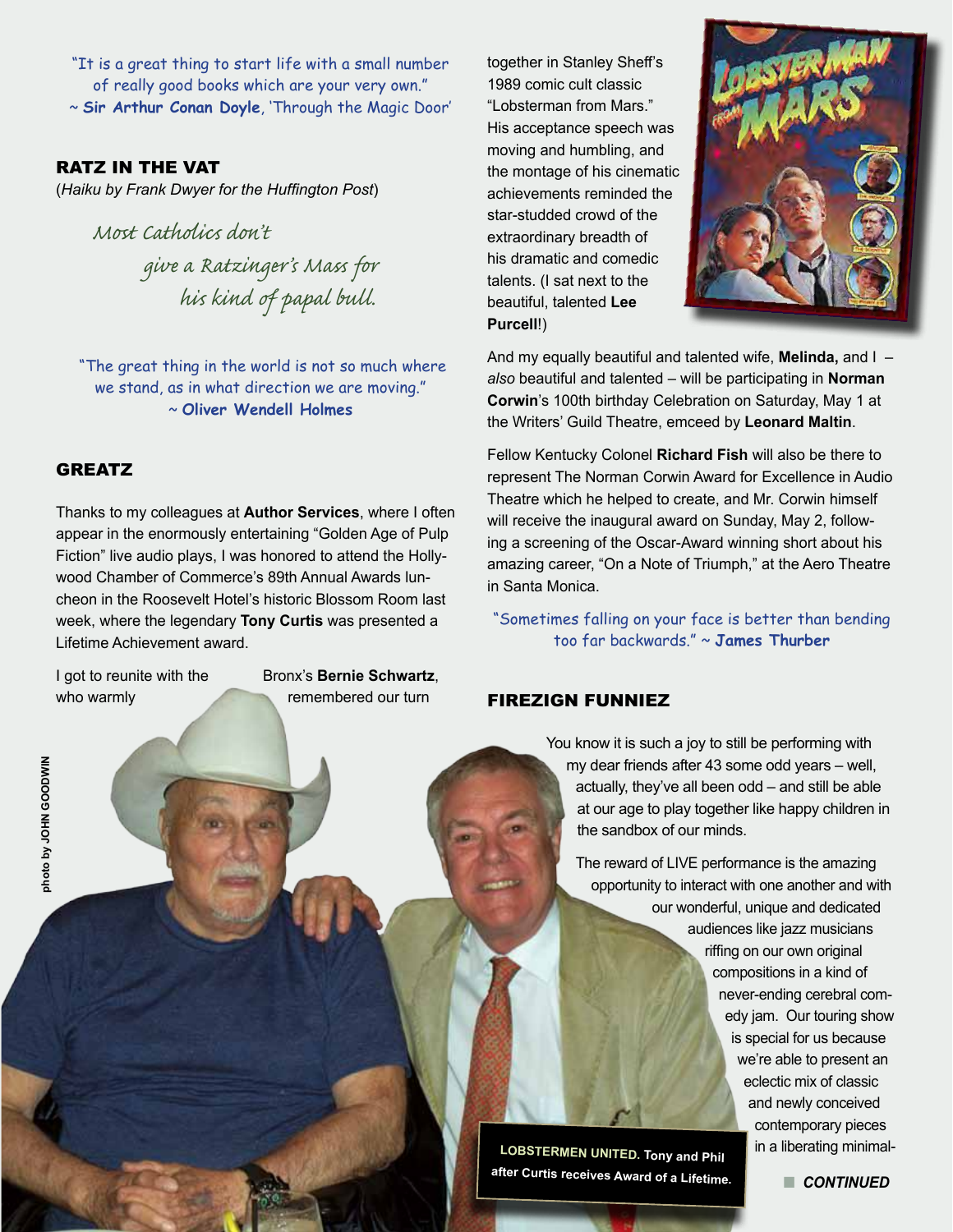ist setting, allowing us to perform as we did on the radio and in studio.

We're free to surprise ourselves and our audiences every night, so that no show is ever exactly the same; and because we can hold scripts in our hands, we can introduce new ideas whenever we get the urge and thus build a new show based on

audience reactions in the tradition of the Marx Brothers, whom we surrealistically embrace as our crazed kinsmen.

**[VISIT OUR SITE](http://www.FiresignTheatre)** for June tour info.

 "The Internet is a telephone system that's gotten uppity." ~ **Clifford Stoll**

# OZ

From the "LA Free Press" online: "It was less than a month ago that Radio Free OZ was resurrected – as always, ahead of the times as Easter had yet to come. And there they were, our old friends, the four fire signs that made up the Firesign Theatre: **Peter Bergman**, **Dave Ossman**, **Phil Austin**, and **Phil Proctor**.

"Each of those glorious Sunday nights, their comedic virtuosity was on display, a mix of old times and new thoughts; great guests, and music, too. Always a night of conversation that makes you think, sometimes turn your perspective upside down, and helps you find humor where you might have thought there was

## none.

"And now, instead of that live Sunday evening show, there

will be

**VDD PAPPEAAA** OMADOY

**J**/pov

**STONE LOVE. Moses gets the reboot.**

new segments on Monday, Tuesday, Wednesday, Thursday, and Friday! These all air live, at 12 am, each one 50 thought-provoking minutes,

iPad does not multi-task. For of course it does. Yea, verily, I say unto thee you can listen to music, or download files in the background. or a multitude of other multi-tasks. Alas, it is just third party apps<br>that can not run in the background. Pray third party apps that can not run in the background. Pray that is fixed in 4.0.

shall rise again as HTML5, for Jobs doth command it.

The Joy of Test

Thou shall not have any other tablets before iPad.

**The Tablet Commandments** 

Thou shall not have any other tables before his best and it.<br>Except perhaps heart pills, in case you get too excited using it.

even used one, and you've made assumptions about it, perhaps because you have been made bitter and twisted by an uncaring

like saying it hurts creativity or won't inspire children to code.

VI. You shall not murder IPad, nor blend iPad, nor eat IPad, nor beat iPad with a baseball bat, nor download an Android app for that.

VII. Thou shall not stand idly by as heretics bear false witness that the

Thou shall not take the IPad's name in vain, especially if you haven't

Thou shall honor thy iPad, and not make lame arguments against it,

Thou shall continue to honor thy laptop and iPhone, for they have

served you well, and will be there for you when iPad needith them. Thou shall not mourn Flash on the iPad, for video on the Internet

 $\frac{1}{2}$   $\frac{1}{2}$   $\frac{1}{2}$   $\frac{1}{2}$   $\frac{1}{2}$   $\frac{1}{2}$   $\frac{1}{2}$   $\frac{1}{2}$   $\frac{1}{2}$   $\frac{1}{2}$   $\frac{1}{2}$   $\frac{1}{2}$   $\frac{1}{2}$   $\frac{1}{2}$   $\frac{1}{2}$   $\frac{1}{2}$   $\frac{1}{2}$   $\frac{1}{2}$   $\frac{1}{2}$   $\frac{1}{2}$   $\frac{1}{2}$   $\frac{1}{2}$ 

and abusive operating system.

Good Lord Doctorow, are you serious?!

L

Ш.

Ш.

IV.

V.

- VIII. Thou shall covet your neighbor's iPad, especially if he ordered the 64GB 3G version. (That's not really a commandment, it's just a<br>statement of fact.) statement of fact.)
- Remember iPad Day and keep it holy. Holy as in use your iPad<br>religiously. And thou shall know everyday from now IX. religiously. And thou shall know everyday from now on is iPad<br>Thou shall honor iPad's father and the common own is iPad Day.
	- Thou shall honor iPad's father and Mothership, because they<br>have brought to you this magical and revolution have brought to you this magical and revolutionary miracle,<br>and we all can't wait to buy iPad 2.0 with bottomary miracle. and we all can't wait to buy iPad 2.0, with better Wi-Fi reception.

#### not necessarily in that order.

"For those of you – Freepers and all – who would prefer to get this measure of intellectually smart, sit-around-the-table fun, with music that is often magic, at some other time than the early morning hour, just click on the web-radio button at **[WWW.RADIOFREEOZ.COM](http://www.radiofreeoz.com)** and there it is!"

**Limited** 

 "I'm having premonitions about my flashbacks." ~ **Steven Wright** to Craig Ferguson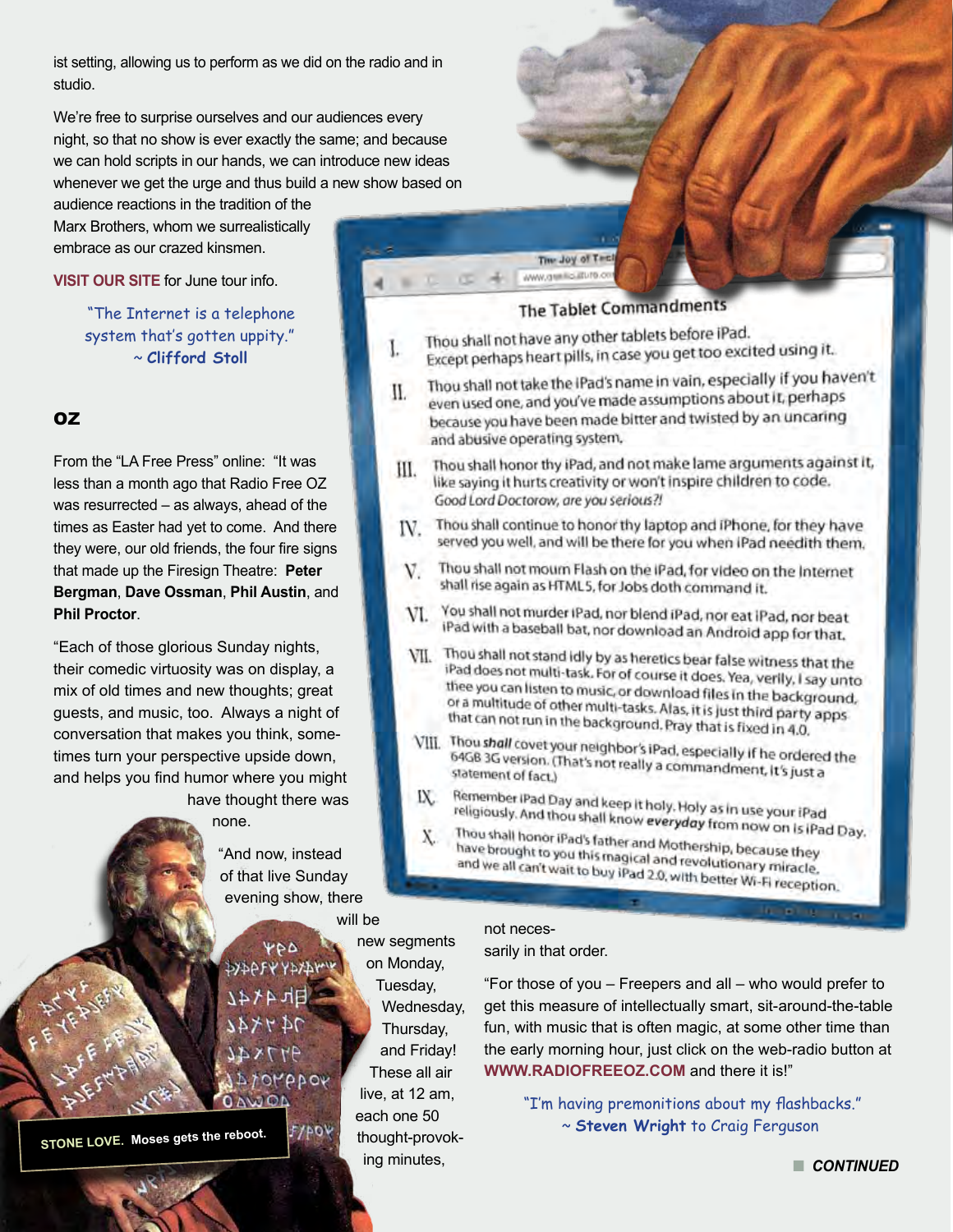## LOZT IN TRANZITION

"I may have told you this a long time ago," writes **Roger 'The Rastaman' Steffens**, "But the 'NY Times' had a fascinating piece years ago about the alleged 72 virgins waiting for the madmen who blow themselves to smithereens believing they will encounter them upon the reassembly of their various parts in the afterlife.

"In fact, according to the 'Times,' this misunderstanding began with a mistranslation of the Koran whose originally text actually refers to 72 white raisins, an incredible delicacy in the mid-east back in the 5th century.

"My other favorite mistranslation, also revealed by the 'Times,' concerns the Mark of the Beast - the number 666. In actuality, according to the text of the earliest known Bible, it is 616 - which just happens to be the area code for southern Michigan."

 "Time will one day heal the wound to that confidence that will be inflicted by today's decision [Bush v. Gore]. Although we may never know with complete certainty the identity of the winner of this year's presidential election, the identity of the loser is perfectly clear.

It is the nation's confidence in the judge as an impartial guardian of the rule of law." ~ **Justice Stevens**

#### YOU KILL ME

Recently, 'LA Times' Op Ed contributor **Gregory Rodriguez** interviewed Ohio State University historian **Randolph Roth** about his groundbreaking book, 'American Homicide,' which posits "something like a unified theory of why Americans kill each other at such a high rate and what can be done about it."

"Tracing trends in violence and political power in the U.S. from colonial times to the present, Roth concludes that high homicide rates 'are not determined by proximate causes such as poverty, drugs, unemployment, alcohol, race, or ethnicity, but by factors ... like the feelings that people have toward their government and the opportunities they have to earn respect without resorting to violence.

"'The Civil War,' Roth says, was 'a catastrophic failure in nation building,' when a large percentage of the population lost faith in government and eyed their countrymen with distrust.' That antagonism plays out today when elections leave half the nation feeling empowered and the other half feeling disenfranchised…

If people feel their government shares their values and acts on their behalf, they have greater trust and confidence in

their dealings with others. Conversely, those who feel out of power and mistrustful of government carry those attitudes into everyday relationships with murderous results.

"As Roth sees it, even activists and politicians -- from the right or the left -- who sew bitter disdain for government are indirectly encouraging the mistrust that breeds violent behavior…" Finally, Rodriguez asked the author "to speculate on what could happen if the right continued its violent rhetoric and didn't gain seats in November or 2012. He suggested looking back at the 1960s and 1970s, when left-wing activists were preaching their own disdain for government. As trust of government evaporated, the murder rate doubled."

"Let us never forget that government is ourselves and not an alien power over us. The ultimate rulers of our democracy are not a President and senators and congressmen and government officials, but the voters of this country." **~ Franklin Delano Roosevelt**



#### **OBITZ**

I have to start with the pastor of the L.A. Church of Religious Science, our beloved **In. David Walker**, who made his transition last week. "Today, a great light passed from this plane to the next," noted the official

announcement. We will miss him greatly but his teach-

ings will continue and Melinda and I will continue to support these wonderful teachings. "And so it is…"

We also were shocked to hear of the death of our voice-over colleague and sublime Jack Benny impersonator, Eddie Carroll  $\blacktriangleright$ , at age 76. Canadianborn Eddie Eleniak was also the voice of Jiminy Cricket for Disney and active in our in- n *CONTINUED*